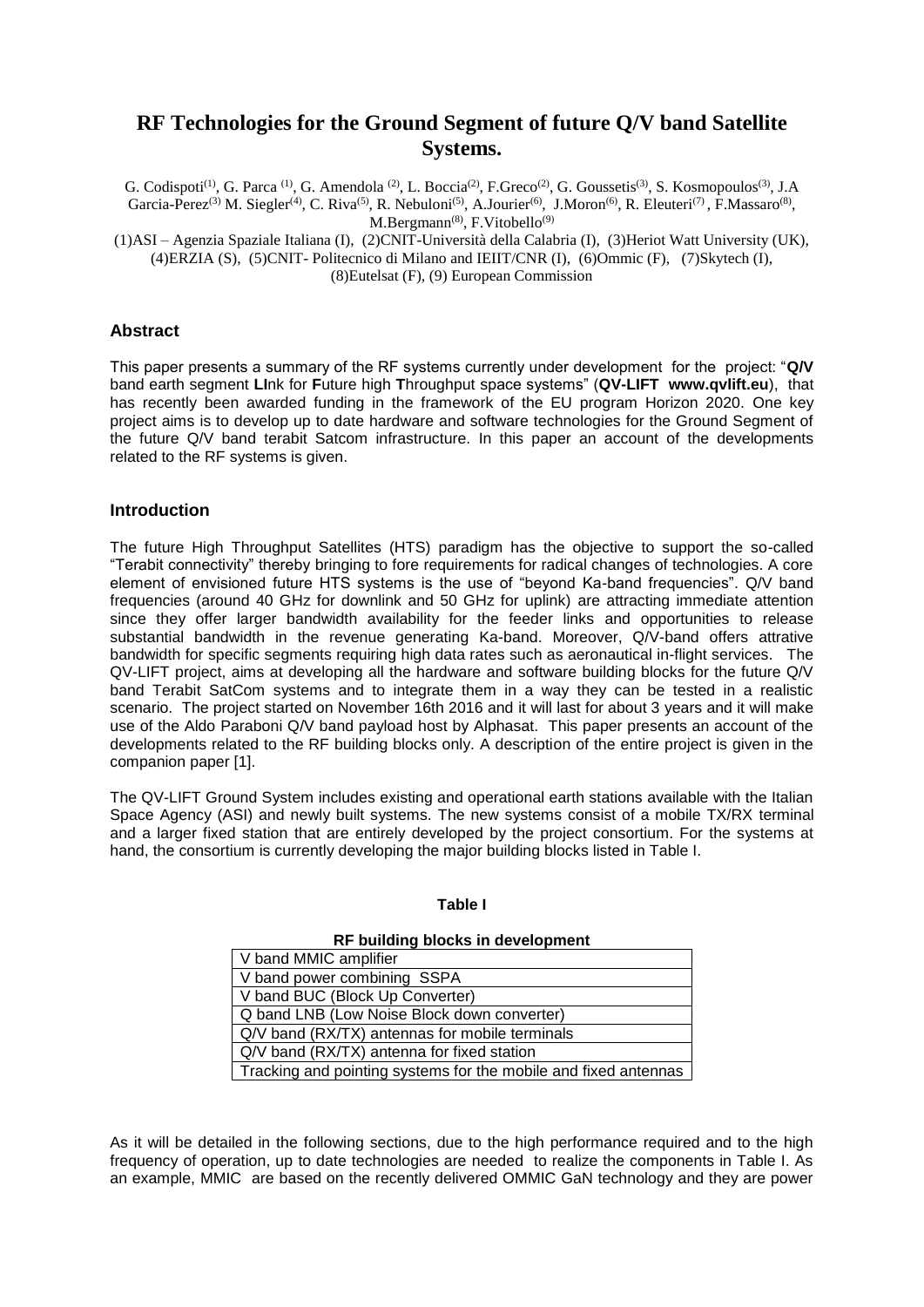combined in a metallic waveguide divider/combiner to provide a high power SSPA. The LNB is based on a low noise GaAs LNA produced by OMMIC . The antenna for the mobile terminal is an Axially Displaced Gregorian reflector with a corrugated feed. This arrangement aims at an aperture efficiency larger than 70% which ensures good performance in both uplink and downlink. The fixed earth station is based on a Axially Displaced reflector with a 1.5m diameter. Due to the high frequencies of operation, antennas require high precision pointing systems. For this reason, the consortium is developing two tracking systems, one on 3-axis for the antenna mobile terminal and another one with 2-axis control for the 1.5m antenna.

In the following the components listed in table I will be described giving details of specifications and showing the intermediate results available.

# **1. SSPA, BUC and LNB**

The SSPA is based on a MMIC GaN amplifier developed in the framework of QV-LIFT. The is on GaN technology developed by OMMIC. The MMIC specs are reported in table I

| Specifications for the V band GaN power amplifier |              |  |
|---------------------------------------------------|--------------|--|
| <b>Bandwidth</b>                                  | 47.2-50.2GHz |  |
| Output Power P2dB                                 | 37 dBm (5W)  |  |
| <b>Output Power PSat</b>                          | 39dBm (8W)   |  |
| Gain                                              | >16dB        |  |
| <b>Gain Flatness</b>                              | $+ - 1.5dB$  |  |
| <b>PAE</b>                                        | <b>20%</b>   |  |

**Table II**

The MMIC is being realized with the Ommic D01GH – 100nm process but the 60 nm D006GH has been also taken in consideration. Notice, that both process are on Silicon and that two MMIC architectures with three or four stages are considered. Simulated results for Gain, Output Power, DC Power, Power Added Efficiency are shown in figure 1 for three compression levels (1dB,2dB,3dB).



**Figure 1. Simulated Output Parameter of the V band GaN MMIC amplifier under development.** 

The SSPA power combines 4 MMICs. The power dividing and combined structure is based on 4X1 (1X4) metallic waveguide T magic with low insertion loss shown in figure 2.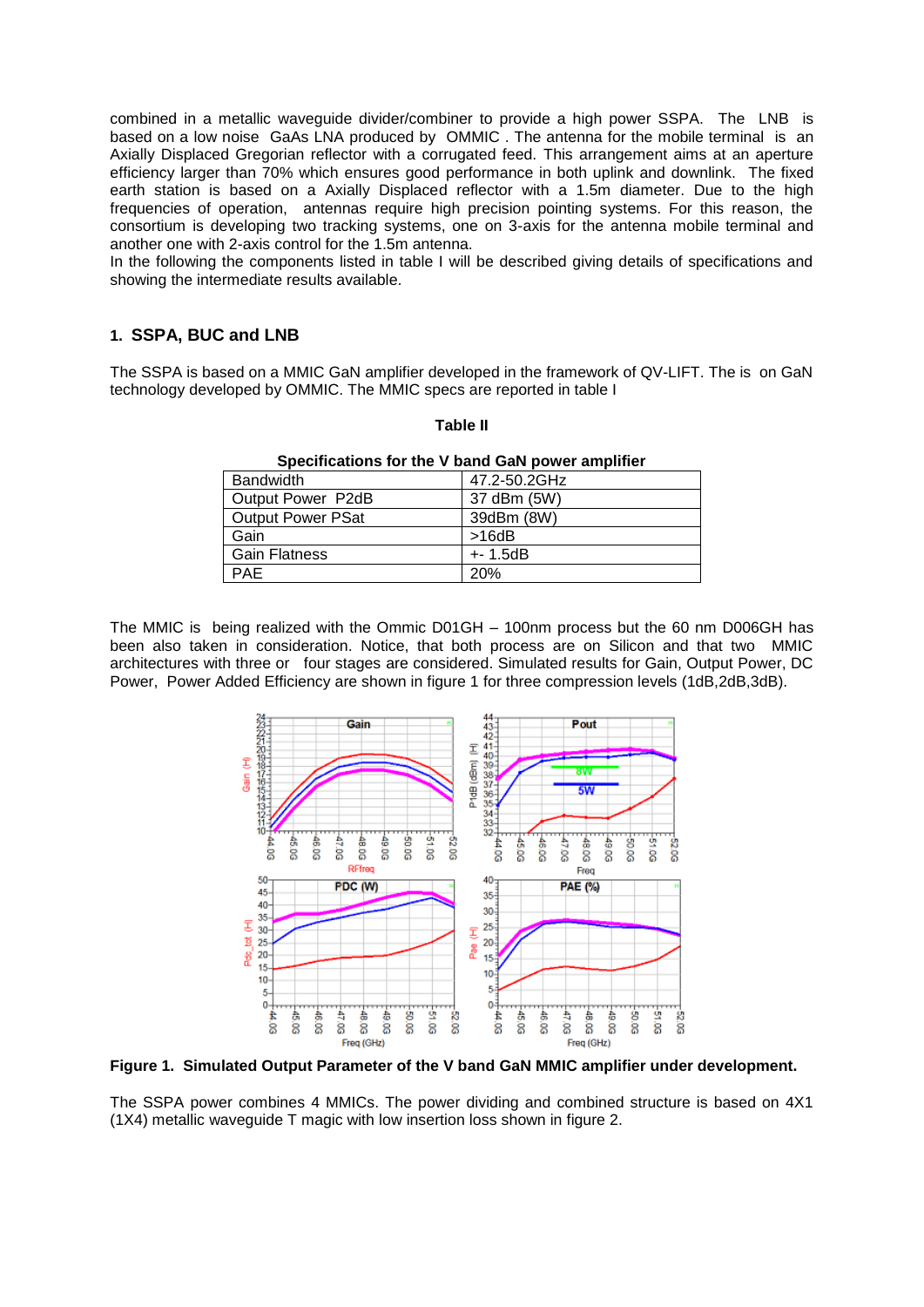

**Figure 2. T Magic based 1X4 (4X1) divider/combiner**

The power combining/dividing structure is designed to cover the bandwidth from 47.2GHz to 50.2GHz. The overall architecture of BUC is shown in figure 3 in which components and frequency bands (input, LO, output) are also shown. The expected overall Gain stays close to 60 dB and the target output<br>power is 15 W. The BUC has a coax input and a WR22 output and a size of about The BUC has a coax input and a WR22 output and a size of about 200mmX75mmX50mm.



**Figure 3. V band Block Up Converter block diagram**



**Figure 4. Q band Low Noise Block down converter block diagram**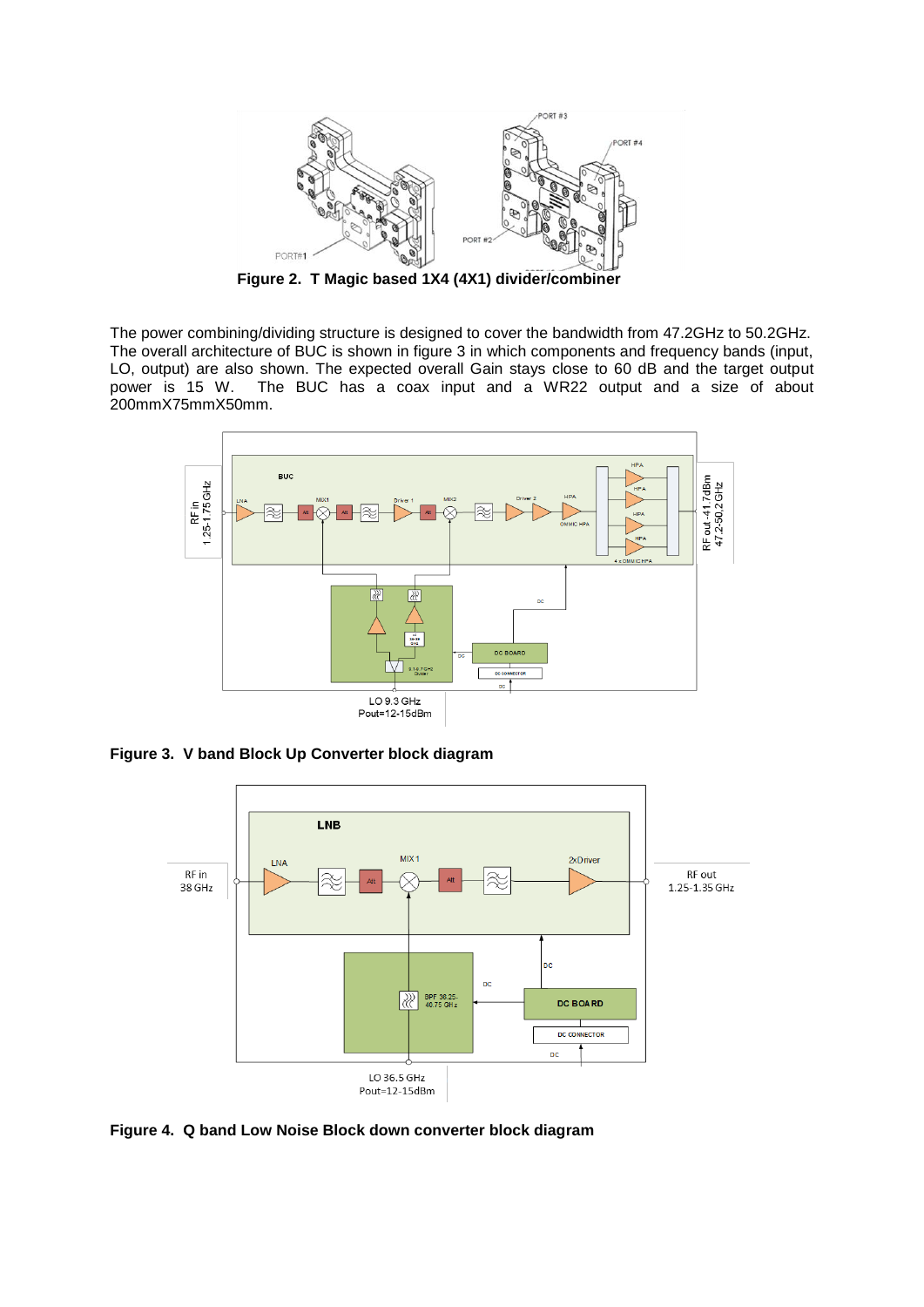The block diagram of the LNB is shown in figure 4 which shows a single stage heterodyne model. The LNB is based on the CGY2122XUH/C2 LNA developed by OMMIC with NF=1.5dB. The LNB has a bandwidth from 37.5GHz to 42.5GHz and output Gain > 59 dB. The Noise Figure is 3dB. The overall size is 100mmX70mmX50mm.

## **2. Antennas**

Link budget analysis [1] indicates the adoption high efficiency antennas. In particular, considering a link margin larger than 2.5 dB, one needs antennas with G/T > 14dB/K and EIRP > 56 dBW. Considering antennas with diameters 45cm and 60 cm and the BUC and the LNB presented in the previous section, one finds that antenna needs to have 70% aperture efficiency which can be achieved adopting axially displaced reflectors which can maintain very good performance on a large frequency band.

In figure 5 are shown the radiation diagram of the 45 cm antenna at 37.5GHz (RX) and 48.5 GHz (TX). Also indicated is the maximum gain achieved which is 43.82 dB in RX and 45.5 dB in TX which correspond to an aperture efficiency close to 80%. The antenna is able to cover from 37GHz to 50 GHz with a good match. Similar results are achieved for the 60 cm antenna which shows 45.9 dB in RX and 47.7 dB in TX. The 1.5 m antenna is currently under development but preliminary results show an aperture efficiency of 60% which is already enough to close the link budget thanks to the large antenna size.



**Figure 5. Radiation diagram of the 45cm mobile terminal antenna at 37.5GHz (a) and 48GHz (b)**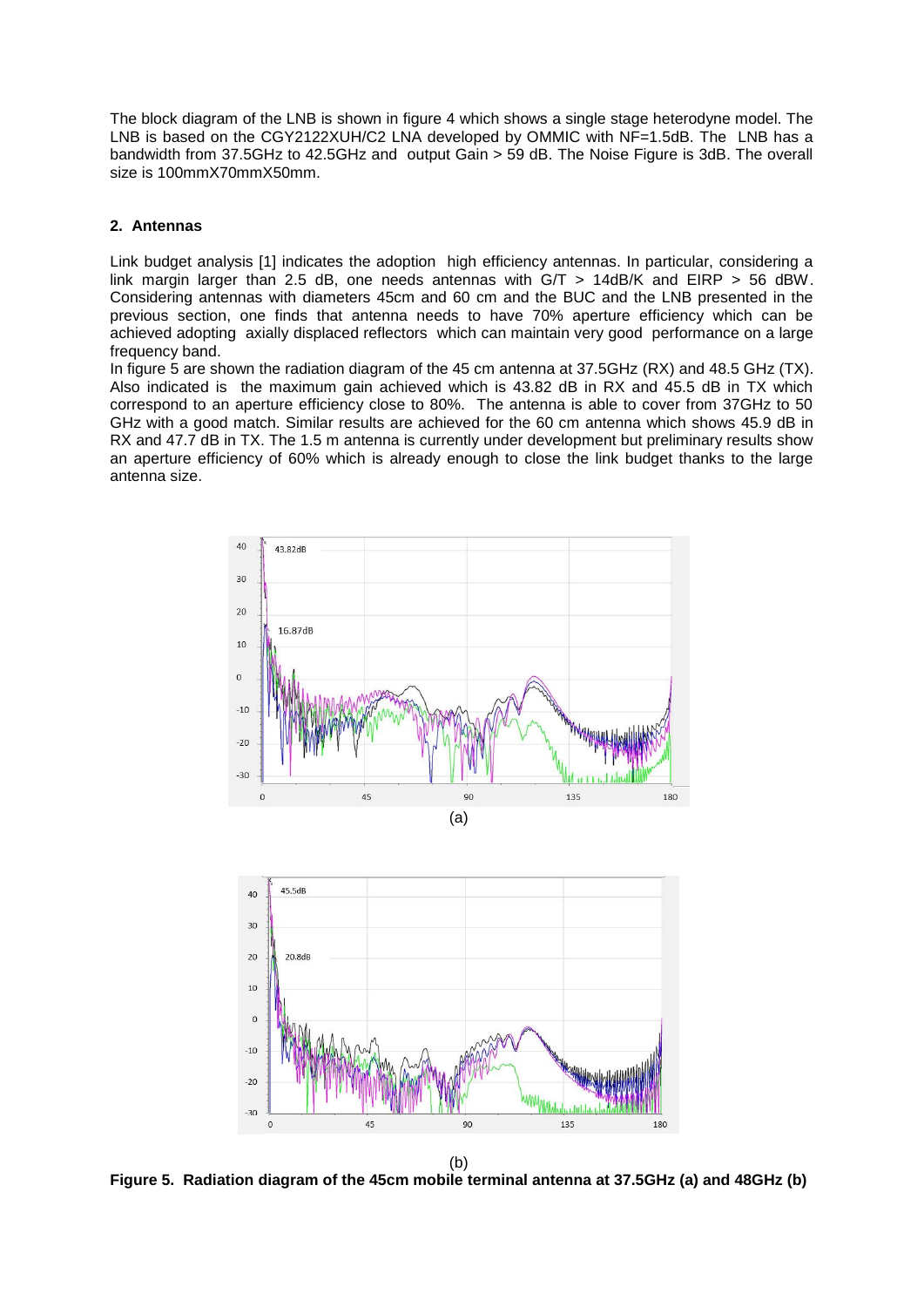# **3 Tracking Pedestals**

Two high precision tracking pedestals are currently under development. The first one is devoted to the mobile terminal and it has to ensure a high stability while moving. The pedestal is designed following aeronautical specifications. Some of the specifications are given in table II and table III.

| Stabilization axis | 3+1 (azimut, elevation, roll + skew angle) |
|--------------------|--------------------------------------------|
| Tracking methods   | Conical scan, step-track                   |
| Pointing error     | $< 0.2$ °                                  |
| Azimut range       | Unlimited                                  |
| Elevation range    | $0^{\circ} \div 90^{\circ}$                |
| Roll range         | $-20^{\circ} \div 20^{\circ}$              |
| Skew range         | $-90^\circ \div +90^\circ$                 |
|                    |                                            |

**Table II Tracking pedestal specifications for the mobile terminal**

# **Table III Specification for aircraft motion without performance degradation**

| Yaw rate: $\leq$ 30 deg/sec                                          |
|----------------------------------------------------------------------|
| Pitch rate: $\leq$ 30 deg/sec                                        |
| Roll rate: $\leq$ 30 deg/sec                                         |
| Yaw acceleration : $\leq 40$ deg/sec <sup>2</sup>                    |
| Pitch acceleration: $\leq 40$ deg/sec <sup>2</sup>                   |
| Roll acceleration: $\leq$ 40 deg/sec <sup>2</sup>                    |
| Longitudinal velocity (Vx): $\leq$ 250 m/sec                         |
| Lateral velocity (Vy): $\leq$ 30 m/sec                               |
| Vertical velocity (Vz): $\leq$ 50 m/sec                              |
| Longitudinal velocity acceleration: $\leq \pm 15$ m/sec <sup>2</sup> |
| Lateral velocity acceleration: $\leq \pm 15$ m/sec <sup>2</sup>      |
| Vertical velocity acceleration: $\leq \pm 20$ m/sec <sup>2</sup>     |

A second tracking pedestal will support the 1.5m antenna and it employs a 2-axis control with specifications reported in table IV.

| Tracking pedestal specifications for the fixed station |                                |  |
|--------------------------------------------------------|--------------------------------|--|
| Motorized axis                                         | 2+1 (azimut, elevation + skew) |  |
| Pointing error                                         | $< 0.1$ °                      |  |
| Azimut range                                           | $0^{\circ}$ ÷ 360 $^{\circ}$   |  |
| Elevation range                                        | $0^{\circ} \div 90^{\circ}$    |  |
| Skew range                                             | $-90^{\circ} \div +90^{\circ}$ |  |

**Table IV Tracking pedestal specifications for the fixed station**